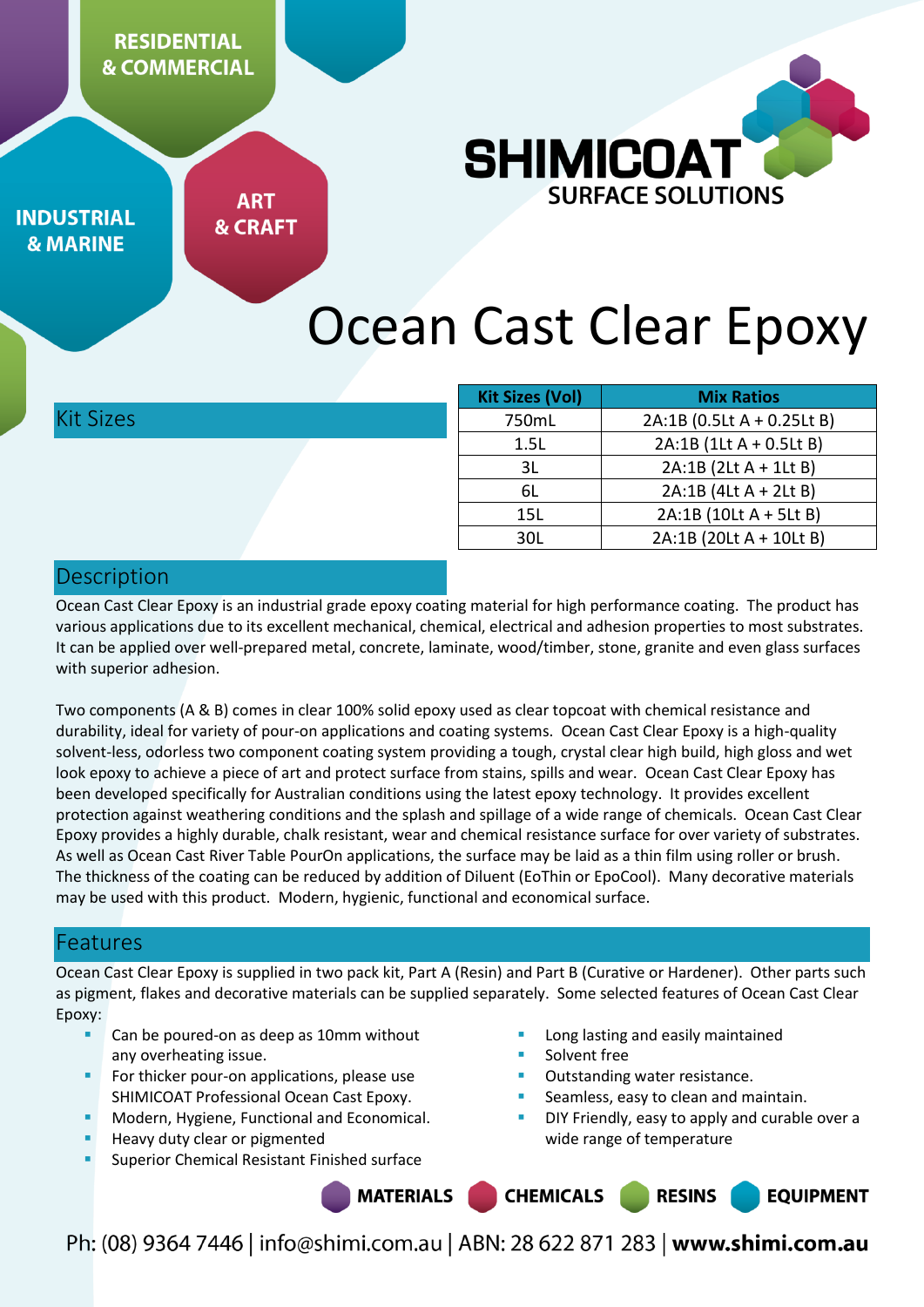

## Usage

2A:1B by weight or volume

Volume of epoxy blend shall be equal to cavity to be filled

# Applications

Pour-On, Roller, Brush or Squeegee.

EpoThin or EpoCool can be used up to 10% concentration to cool down exothermic reaction of epoxy resin with curing agent.

# Dry Time at 25°C

| 10mm (more can be applied in cool conditions)<br>2 Part A + 1 Part B (2A:1B)<br>30 minutes at 25°C<br>2-3 hours |  |
|-----------------------------------------------------------------------------------------------------------------|--|
|                                                                                                                 |  |
|                                                                                                                 |  |
|                                                                                                                 |  |
|                                                                                                                 |  |
|                                                                                                                 |  |
| 8 Hours (Min, depending on temperature and humidity)                                                            |  |
| 24 Hours (Min, depending on temperature and humidity) 10mm Max                                                  |  |
| 12-16 hours - Foot Traffic (depending on temperature and humidity)                                              |  |
| 7 days                                                                                                          |  |
| Over night                                                                                                      |  |
|                                                                                                                 |  |

# Clean Up

Thinner & Diluent (Blend of Solvents).

# Preparations

Clean and dry surface. Ensure surface to be coated is free of all dirt, grease, oil, paint, curing agents and other contaminants. Removal of Oil Contamination by degreaser and alkaline cleaning pressure wash Acid-wash to enhance surface porosity and etch the surface. Ensure moisture free surface. Allow to completely dry, run Dry Test. Place a piece of plastic over a small area, tape the edges and leave for 1 hour. Remove plastic, if there is no moisture on either surface, concrete is sufficiently dry. Ideally, always consider surface grinding and removal of loose materials. Grinding is always advisable prior to application of all Shimicoat Epoxy products, to maximize adhesion. For further information, please refer to SHIMICOAT Instruction for "Surface Preparations"

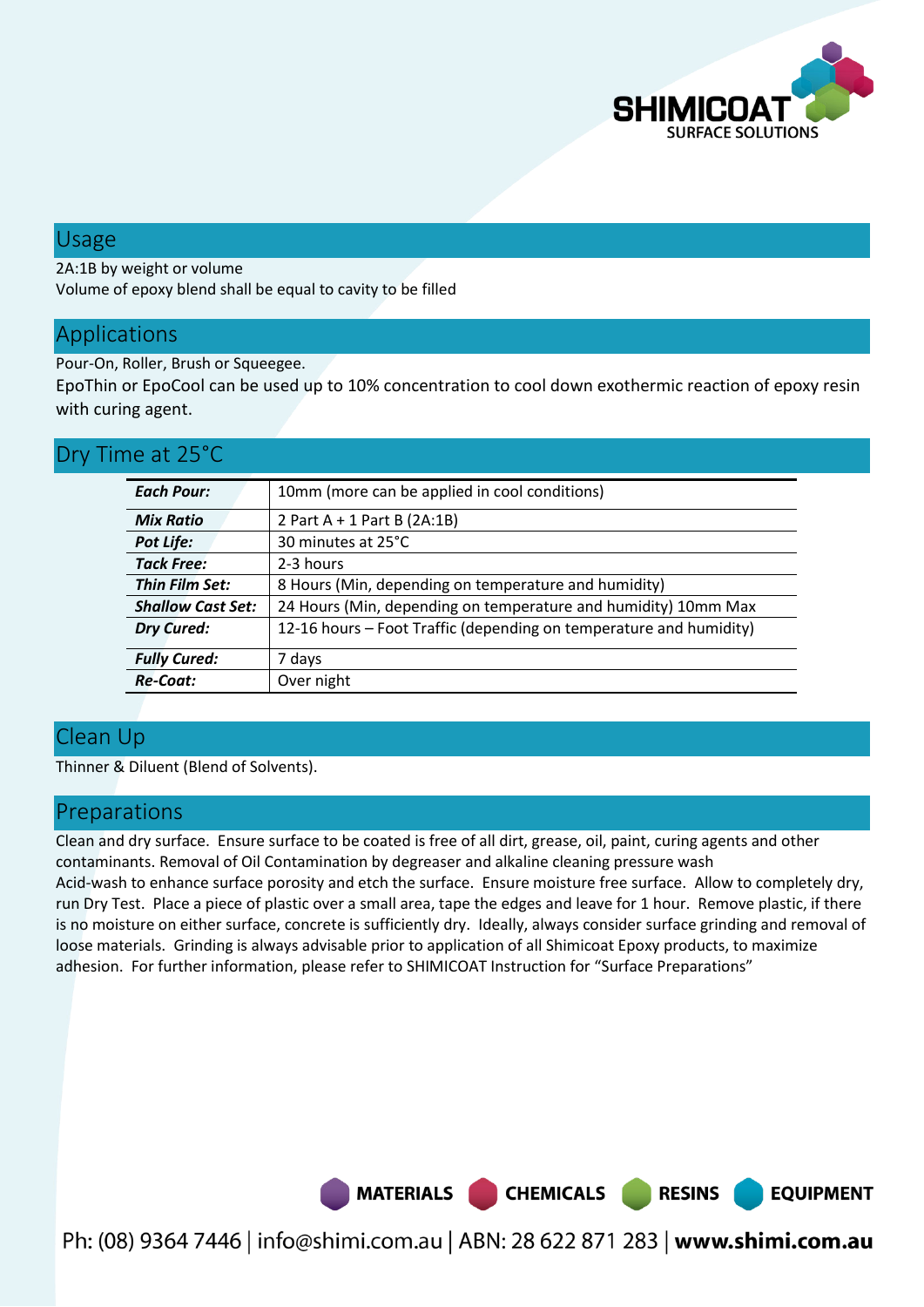

**EQUIPMENT** 

# Specifications

Physical & Chemical properties of Ocean Cast Clear Epoxy:

| <b>Mix Ratios</b>                          | 2A:1B (Volume) or 2A:1B (Weight)                     |
|--------------------------------------------|------------------------------------------------------|
|                                            | For Example: 2Lt of A (2Kg) & 1Lt of B (1Kg)         |
| Pot Life @25°C                             | 45min                                                |
| <b>Colour of Blend</b>                     | Available in All Australian Standard AS 2700 Colours |
| <b>Specific Gravity (SG) of Blend</b>      | 1.4                                                  |
| Low Profile Coverage (Kg/sqm)              | Roller Application (200micron) - 0.2Kg of Blend per  |
|                                            | sqm                                                  |
| Maximum Temperature Surface Exposure (°C)  | 140                                                  |
| <b>Initial Cure Time (Hours)</b>           | 24Hours                                              |
| <b>Ultimate Cure Time (Days)</b>           | 7 Days                                               |
| Compressive strength (ASTM D 695-85)       | 80-90                                                |
| Tensile strength (ASTM D 638-86)           | 50                                                   |
| Flexural strength (ASTM D 790-86)          | 80-90                                                |
| Hardness shore D (ASTM D2240-86)           | 81                                                   |
| <b>Abrasion Resistance (ASTM D4060-90)</b> | 0.056 g/1000 cycle                                   |

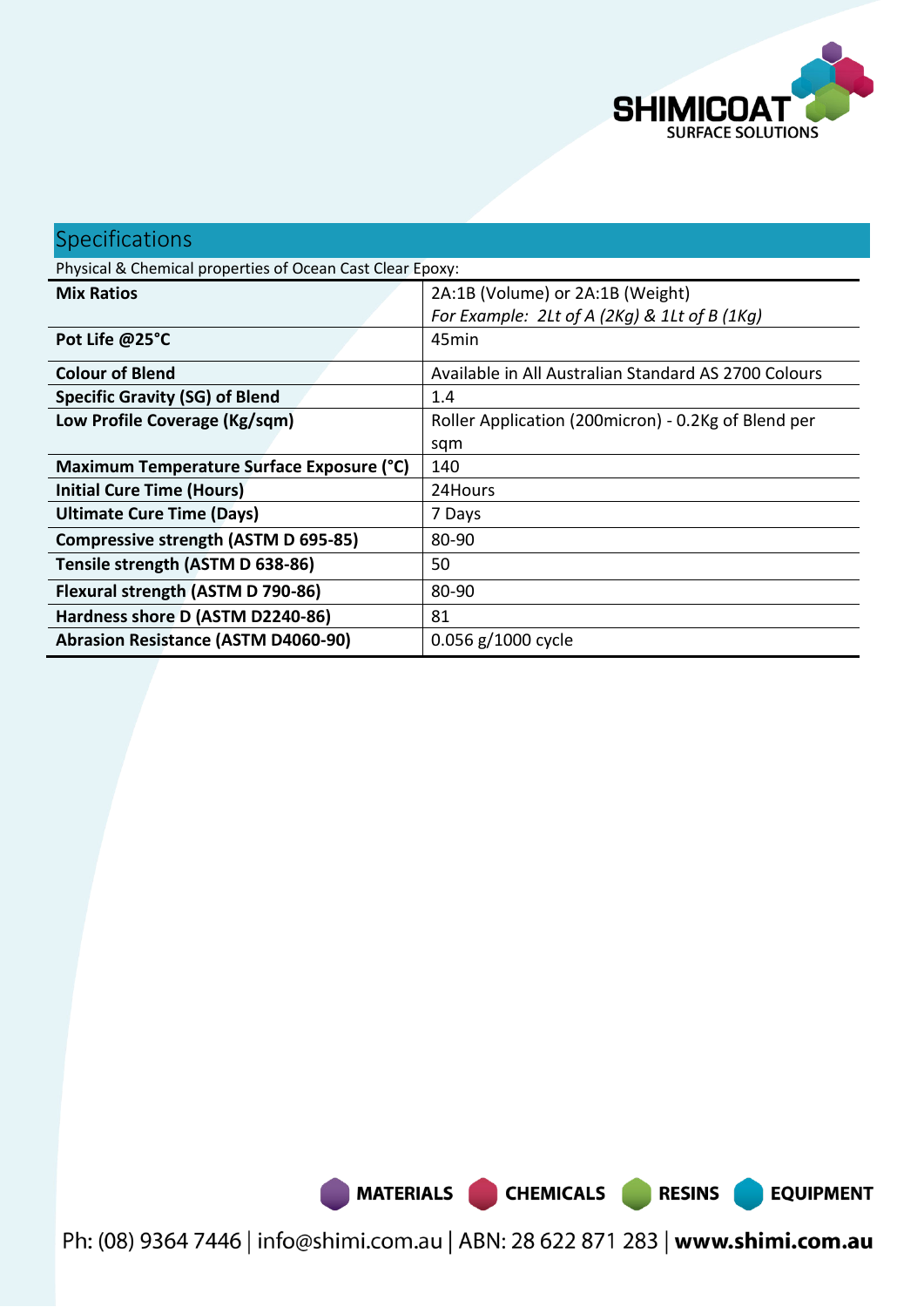

| Media                                                               | Reagent                      |                                          | Rating         |  |
|---------------------------------------------------------------------|------------------------------|------------------------------------------|----------------|--|
|                                                                     | Hydrochloric Acid            |                                          | B              |  |
| Acids                                                               | Sulphuric Acid               |                                          | $\mathcal{C}$  |  |
|                                                                     | Acetic Acid                  |                                          | B              |  |
|                                                                     | Nitric Acid (10% max)        |                                          | $\overline{C}$ |  |
|                                                                     |                              | Phosphoric Acid (25% max)                | B              |  |
|                                                                     | Sodium Hydroxide             |                                          | B              |  |
|                                                                     | Ammonium Hydroxide           |                                          | $\overline{A}$ |  |
| Alkalis                                                             | Potassium Hydroxide          |                                          | B              |  |
|                                                                     | Sodium Hypochlorite (Bleach) |                                          | A              |  |
|                                                                     | Xylene                       |                                          | $\mathbf{A}$   |  |
|                                                                     | Methyl Ethyl Ketone (MEK)    |                                          | $\overline{C}$ |  |
|                                                                     | Diesel                       |                                          | $\Lambda$      |  |
| Solvents                                                            | Ethanol                      |                                          | A              |  |
|                                                                     | Acetone                      |                                          | B              |  |
|                                                                     | Kerosene                     |                                          | A              |  |
|                                                                     | Petrol                       |                                          | А              |  |
|                                                                     | Wine & Beer                  |                                          | A              |  |
| <b>Code</b>                                                         | <b>Resistance</b>            | <b>Description</b>                       |                |  |
| Α                                                                   | Excellent                    | Suitable for Long term immersion         |                |  |
| B                                                                   | Good                         | Suitable for Short-term immersion (Max 3 |                |  |
|                                                                     |                              | days)                                    |                |  |
| C                                                                   | Caution                      | Very short contact time is OK, spill and |                |  |
|                                                                     |                              | splash                                   |                |  |
| D                                                                   | Danger                       | Not Recommended                          |                |  |
| Indicative reference only. Tested in laboratory conditions at 25°C. |                              |                                          |                |  |

Specific resistance properties of Ocean Cast Clear Epoxy, in harsh chemicals.

Resistance properties of Ocean Cast Clear Epoxy:

| <b>Heat Resistant</b> | $140^{\circ}$ C                                                                                  | <b>Alkalis</b>            | <b>Resist Short term</b><br>immersion in all alkalis.                                 |
|-----------------------|--------------------------------------------------------------------------------------------------|---------------------------|---------------------------------------------------------------------------------------|
| Weather<br>Proofing   | All Epoxy Coatings may<br>yellow with time.<br>Weatherproof top coat<br>may be used if required. | <b>Salts &amp; Brines</b> | Resist continuous or long-<br>term immersion in all Salts<br>& Brine systems.         |
| <b>Solvents</b>       | Resistant to most<br>hydrocarbon solvents<br>and alcohols.                                       | Water                     | Excellent resist to<br>continuous or long term<br>immersion in fresh & Salt<br>Water. |
| <b>Acids</b>          | Resist splash and spills in<br>all acids.                                                        | <b>Abrasion</b>           | Excellent when fully cured<br>(7 Days)                                                |

MATERIALS CHEMICALS RESINS

**EQUIPMENT**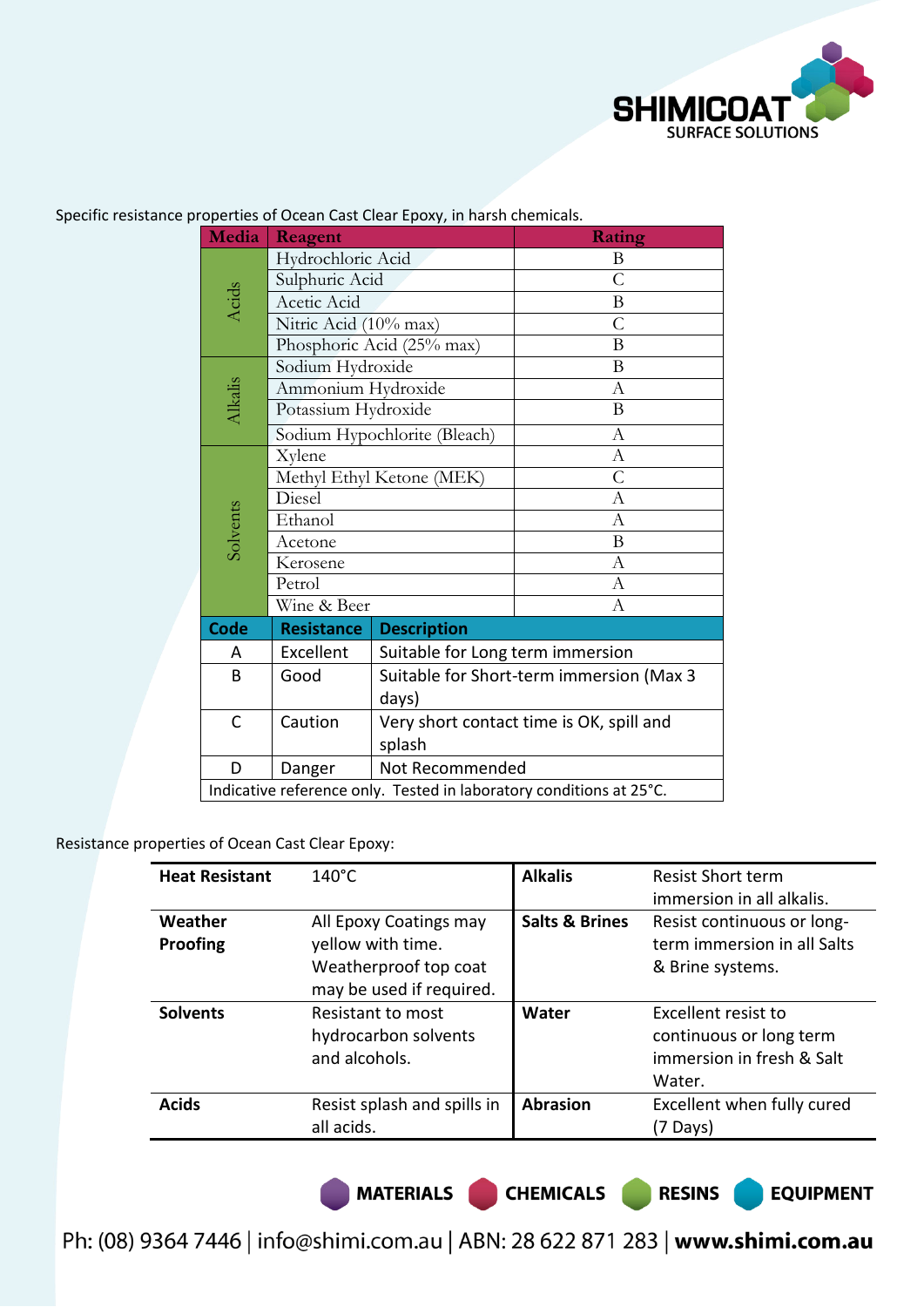

### Direction

#### Mixing:

Mix thoroughly for a minimum 3 minutes manual or with mechanical mixer at low speed (750rmp Max). If mixing smaller portions mix at a ratio of 2A:1B by weight or volume. For example, to prepare 3Kg mix, add 1,000g (1Kg) of Part B (Curative or Hardener) into 2Kg (2,000gr) of Part A (Resin). If colour required, add SHIMI COLOURS to the kit and mix again thoroughly.

- Ensure surface to be coated is dry, moisture can cause blooming and delamination.
- **Pot life is approximately 45 minutes, work within 30min to ensure easy flow application.**
- SHIMI COLOURS, SHIMI METALLIC or SHIMI GLITTERS should be first added to Part A (Resin). Mix slowly using drill mixer on low speed. Mix for a few minutes to ensure completely homogenized without lump. Pour the bend into your tray and apply directly on the surface using the roller.
- Use steady long strokes and avoid overworking the roller or pushing your roller too quickly as this may trap air bubbles in the coating.
- Do not apply if the rain is expected within 24 hours of application.
- Not recommended for use below 10°C or above 35°C.
- Keep the pail sealed when not in use. Avoid application on hot surfaces.

# *Ocean Cast River Table, deep Pour-On Crystal Clear Epoxy 2A:1B*

SHIMICOAT offers a range of Clear Epoxy products which are industrial/commercial grade, 100% solid, in a two-pack kit labelled as "Part A and Part B". Part A contains *bisphenol A and epichlorohydrin* epoxy resin. Part B contains *Cycloaliphatic Amine* based curing agent.

Once, Part A is added to Part B, an exothermic chemical reaction occurs, generating heat to complete the curing process. All Epoxy products create heat during the hardening process. SHIMICOAT Ocean Cast, River Table Clear Epoxy is slow curing, moderate and low heat generating product.

- 1. Once Part A is added to Part B, apply to your surface immediately, to cool it down.
- 2. The exothermic reaction of epoxy is resonated, if remains inside the pot, use and apply as soon as you can. Empty the mix onto your surface, mould, river table void or other objects to release heat.
- 3. Plan your mix to be as minimal as possible to enable you to manage application within 20min.
- 4. If your project requires large quantity of Epoxy in ONE Pour, use SHIMICOAT EpoCool (Max 10%) to dilute epoxy and reduce heat generation. This slows down the curing process and ensures more moderate curing process. Apply up to 10mm each pour.

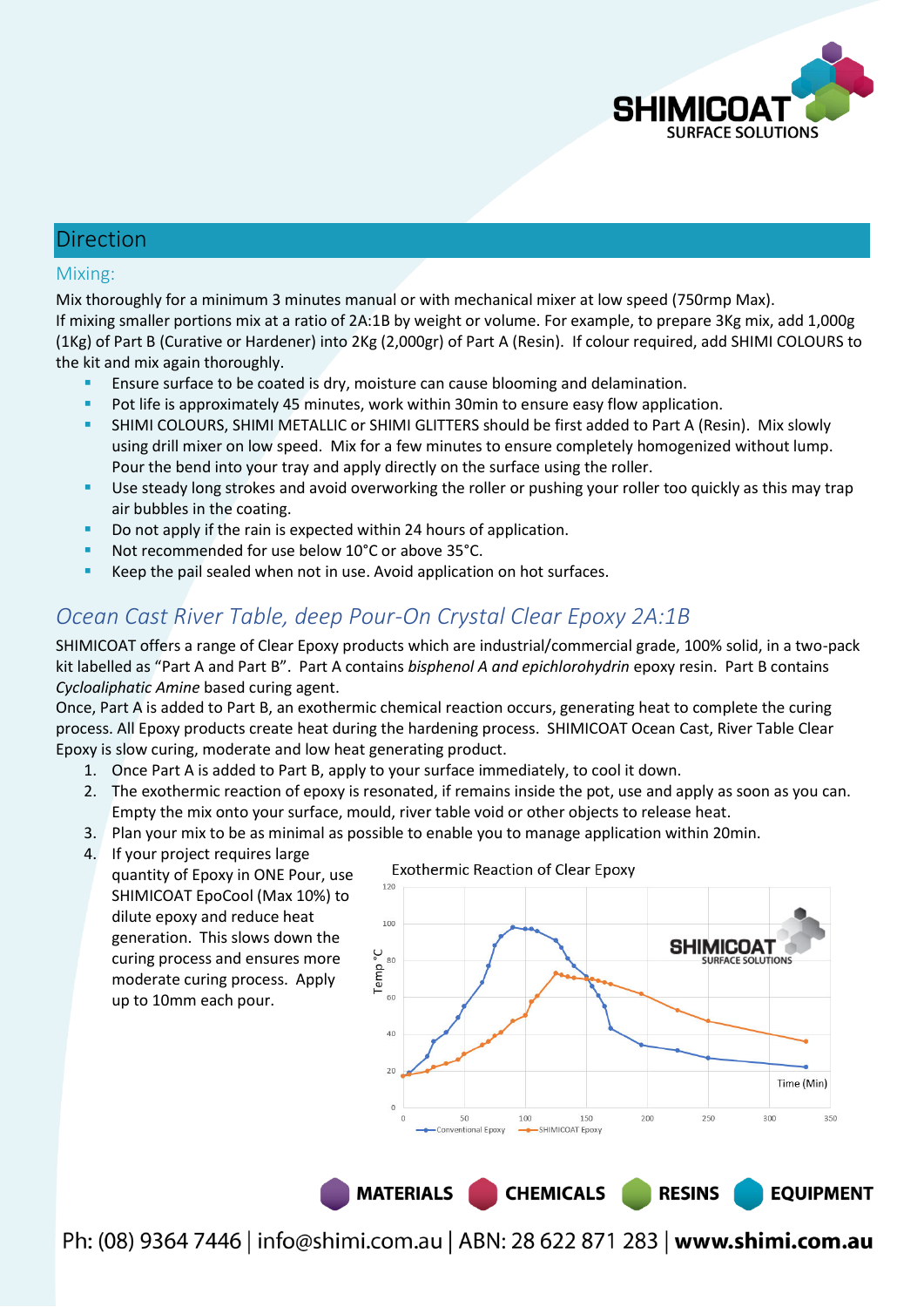

SHIMICOAT Ocean Cast River Table Epoxy is a commercial grade casting epoxy resin for woodworkers and artisans allowing over 100mm of epoxy depth in a single pour! Ocean Cast River Table is a one single pour save you money, time and effort! There's no need to multi-pour of thin layers and wait 24 hours for it to cure enough to add another layer of epoxy. No more sanding in between multiple batches of epoxy pours. SHIMICOAT Ocean Cast River Table Epoxy cures to a crystal-clear appearance or can be tinted with our Pearlescent Powder Pigments to a unique soft pearl luster. This super clear casting epoxy is unmatched with exceptional clarity and high gloss finish surface. It is a high-performance commercial grade epoxy resin designed for a 24-hour cure time with a slow exothermic heat buildup and cool down to eliminate cracking and shrinkage. Use for creative table making, woodworking, art projects and wood turning to add endless special effects to projects. SHIMICOAT Ocean Cast River Table Epoxy is also perfect for casting and see-through encapsulation of objects in your favorite clear vessel. For thick epoxy object casting applications, SHIMICOAT epoxy will cast over 100mm provided correct use of EpoCool and HeatSink materials, which significantly reduces overheating risks.

#### Commonly Asked Questions:

- 1. How to achieve ideal clear epoxy resin Shallow casting?
- 2. What is the secret to obtain a crystal clear resin with no disappointing side-effects , such as bubbles , yellowing or shrinkage, or overheating?
- 3. How can we apply one SINGLE PourOn Epoxy on our object?

## Selection of premium epoxy

Identifying premium epoxy for your project is the most important step when deciding on selection of epoxy for your casting and Pour-On Application. Premium quality resin means the selected raw materials are supported by significant R&D backup and proven high performance. Many factors play important roles in epoxy pouring application to ensure nonoccurrence of the following detrimental effects on your finish epoxy:

- Bubbling,
- Crating,
	-
- Spongy and soft patches
- Discoloration

Overheating,

Purity in epoxy is paramount. Premium epoxy formula contains all the elements to ensure high performance epoxy product. Some cheap epoxy products may contain sub-standard raw materials, certain particles of impurities and non-presence of important components. Your project is highly valuable and deserve high performance epoxy materials. Not all the epoxy resin products available in the market are the same. It is important to identify ideal epoxy for your project.

# Depth of PourOn Epoxy

Quantity and thickness of casting is one of the main criteria when selecting ideal Ocean Cast River Table PourOn Epoxy. Pouring an important mass of resin may require using **a resin with a long Pot Life, that cures slowly.** If the resin react fast and "kicks off" too quick, if the reaction is too sudden and it hardens too rapidly, the likelihood of shrinkage effects, yellowing, bubbles, crating, unsightly waves and irregularity on the surface is high. Epoxy resin with a slower cure time, allows the whole mass cures uniformly, preserving a smooth surface and a perfect crystal clarity bed of epoxy. When using epoxy products with short Pot Life and rapid curing process, resin may be pouredon in multi-stages of lesser mass and thinner pours, which implies significant surface preparations between each pour. Furthermore, when considering epoxy PourOn in consecutive stages, it requires to wait until the first layer has cooled down to 20°C, then PourOn the second layer. Otherwise, the heat of the first layer will accelerate the cure of the second layer, implying possible negative side-effects of an uncontrolled exothermic reaction.

**MATERIALS** 

Ph: (08) 9364 7446 | info@shimi.com.au | ABN: 28 622 871 283 | www.shimi.com.au

**CHEMICALS** 

**RESINS** 

**EQUIPMENT**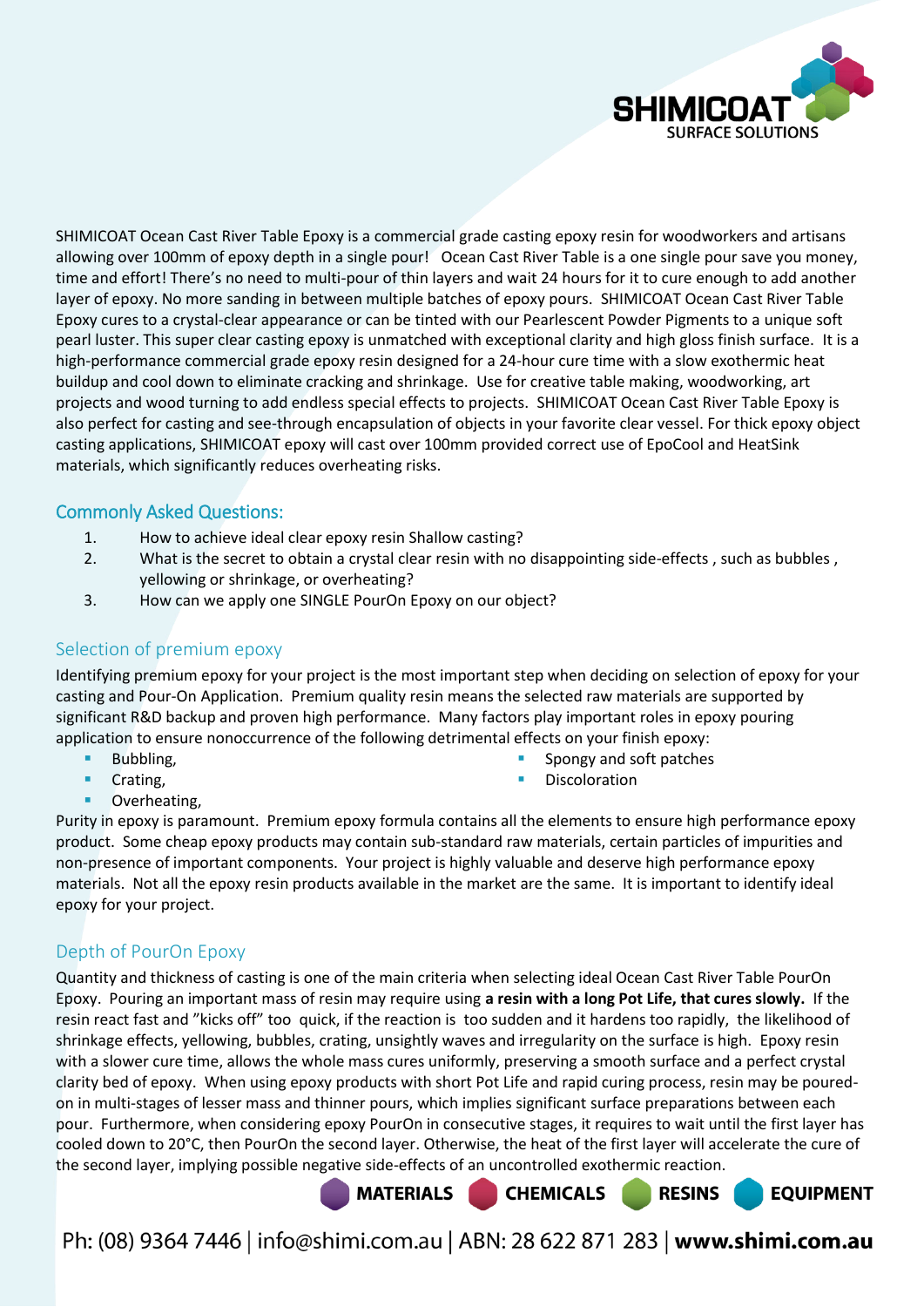

#### *Minimize air bubbles formation in Epoxy resin*

The higher the viscosity of the resin, the more difficult it is for the bubbles to naturally pop- up out of the resin body depth. Resins with low viscosity, similar to water, are easier to degas naturally. In addition, the stirring technique is another important parameter to control. It is also highly advised to use a flat spatula. Avoid round wooden sticks. If using electric mixer, use low speed to avoid creating additional air bubbles. Use blow tourch or heat-gun to release surface bubble soon after pouring. DO NOT use naked flame touch, if you have flammable liquid in your workshop. SHIMICOAT Ocean Cast River Table Epoxy has high viscosity and especially in cold temperatures (<25°C) may require EpoCool (up to 10%) to thin the resin. Addition of EpoCool has also extra benefit which is very important such as sinking heat and cooling act. As the temperature of exothermic reaction of epoxy components rises, it causes EpoCool to evaporate and escape the system. This phenomenon results in lowering the temperature of Epoxy mass and slower curing process.

When using any flammable liquid into your epoxy blend, please avoid blow torch with naked flame. Safety is Paramount.

#### Direction

When pouring Epoxy resin (Part A) and Hardener (Part B), ambient air temperature should ideally be between 10°C to 30°C, the cooler the better. Avoid working in high humidity. Work space should be dirt and dust free, no fan or air circulation. The product is self-levelling and shall be applied over a levelled and flat work surface. The reaction of Epoxy resin, part A and Part B, is exothermic and generate heats. Use of Personal Protective Equipment are highly recommended:

- Safety Glasses or Goggles
- Disposable Plastic Gloves

As both epoxy liquids are clear, thorough mixing for a minimum of 3min is very important. Always pour Hardener (Part B) into mixing container first, then add the Resin (Part A). Hardener has a lower viscosity and will not stick to the mixing container sides and bottom as much as the resin (Part A) does, during mixing.

Stir with a paint stick or paddle mixer attached to a drill-mixer and mix at low RPM. Avoid whipping and the introduction of air. Scrape the mixing bucket sides and bottom to ensure compete mixing. For best results mix in one container then pour the mixture into the second clean container and thoroughly mix again followed by applying to your object.

*Pot-Life:* The mixed product inside the mixing container may begin to heat up after 30-40 minutes, shortening the valuable working time. Follow safety instructions at all times.

Slowly pour SHIMICOAT Ocean Cast River Table Epoxy mix directly into a mold, casting vessel river table or void that you wish to fill. Continue pouring till you achieved the desired thickness and all mix is being transferred. Allow air bubbles to pop-up, use heat gun or butane blow torch to ensure no surface micro-bubble. Continue removing bubbles as needed up to 2 hours after final pour.

#### Temperature Control

Before applying Epoxy into your project, decide on how to prepare SHIMICOAT Epoxy for ideal casting. There are many ways to cool down and to minimize heat generation of epoxy. We recommend the following three methods:

- Choose SHIMICOAT Ocean Cast River Table Epoxy as your preferred formulation for your casting Project,
- Add EpoCool at various concentration (depending on depth of Epoxy See below Table),
- Add HeatSink into your object to cool down the bed of epoxy (ONLY if necessary for super deep pour applications).

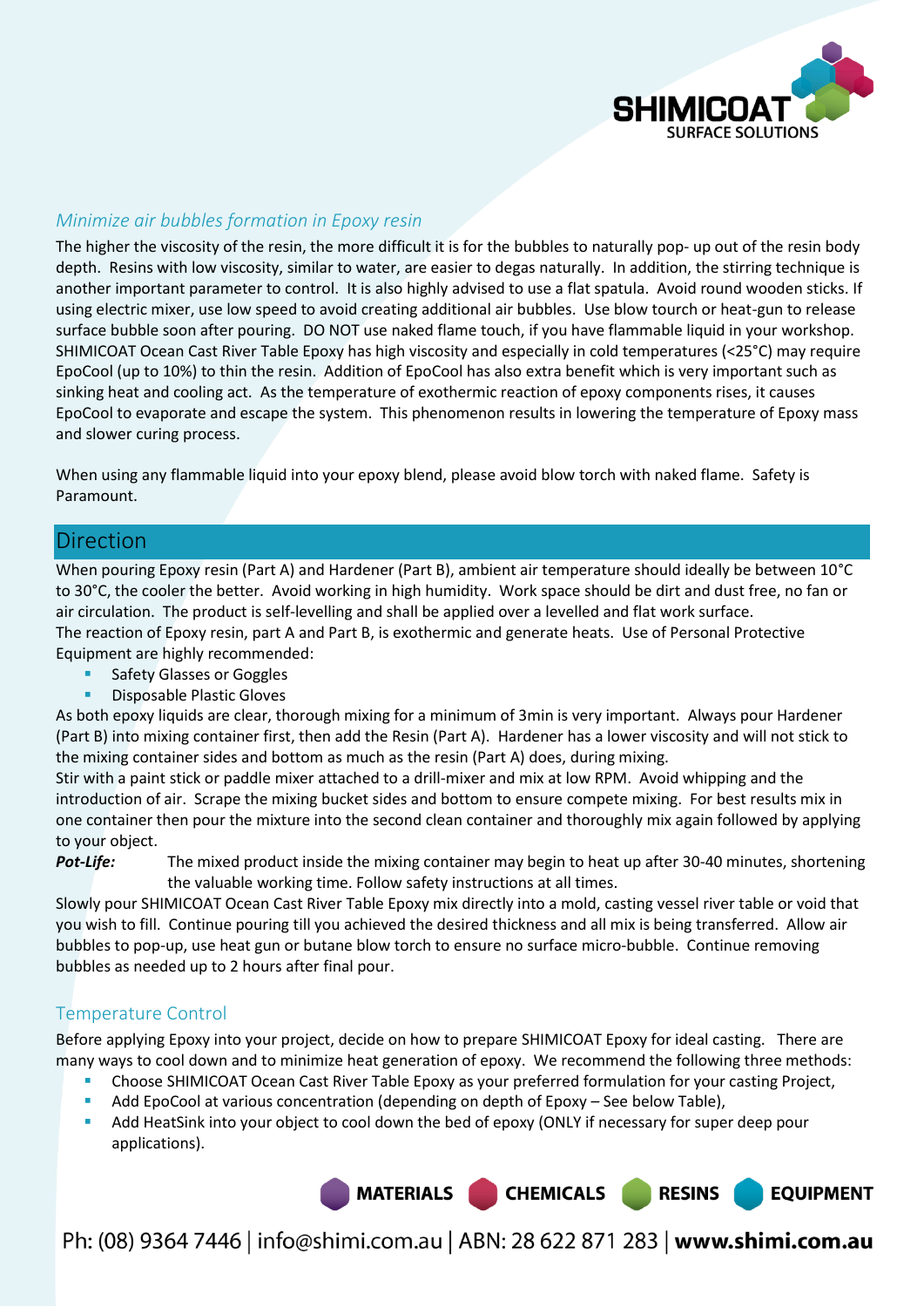

Formulate you PourOn Epoxy for ideal casting application:

| <b>Ocean Cast</b><br><b>River Table Epoxy</b> | Depth - Up To    |              |              |              |
|-----------------------------------------------|------------------|--------------|--------------|--------------|
| Volume - Up To                                | 10 <sub>mm</sub> | 25mm         | <b>100mm</b> | Over 100mm   |
| 1 <sub>lt</sub>                               | Mix & Pour       | 5% EpoCool   | 5% EpoCool   | 10% EpoCool  |
| 3 <sub>lt</sub>                               | Mix & Pour       | 5% EpoCool   | 10% EpoCool  | 10% EpoCool  |
| 6 Lt                                          | Mix & Pour       | 5% EpoCool   | 10% EpoCool  | 10% EpoCool  |
|                                               |                  |              | 5% HeatSink  | 5% HeatSink  |
| <b>15 Lt</b>                                  | Mix & Pour       | 10% EpoCool/ | 10% EpoCool  | 10% EpoCool  |
|                                               |                  | 5% HeatSink  | 10% HeatSink | 10% HeatSink |
| <b>30 Lt</b>                                  | Mix & Pour       | 10% EpoCool/ | 10% EpoCool  | 10% EpoCool  |
|                                               |                  | 10% HeatSink | 10% HeatSink | 10% HeatSink |

Above table presents indicative quantities of additives.

#### HeatSink

HeatSink is white granular high density (D=2) that can be added to Epoxy once poured into the mould, river table, void or any other object.

It may be advisable to keep the HeatSink in freezer overnight and ad to the bed of freshly poured epoxy and allow it to sink and cool down epoxy.

**NOTE:** It is important to use EpoCool to thin epoxy and promoting air/gas release before pouring freezing cold HeatSink.

*HeatSink settles at the bottom of your object and form part of epoxy matrix.*

# *Cure Time:*

The final epoxy pour may take 72 hours to reach full cure and ready for breaking out of the mould. Sanding and shaping can be done after 72 hours. Epoxy continues curing, over time and it normally reaches its optimal hardness after 7 days, however it continues to harden at it is aging.

#### Additional Pours

If you need to make a second pour to increase thickness, the first pour should be touch-dry and preferably no longer than 48hours elapsed. Once the second pour is achieved, bubbles may need to be removed. **NOTE:** If longer than 48 hours have elapsed between pours, scuff hardened epoxy surface with 120 grit or

finer sand paper may assist to ensure ideal inter-coat adhesion.

#### Food Safe

SHIMICOAT Ocean Cast River Table Epoxy is Volatile Organic Compound (VOC) free, producing impervious surface that is hard and once fully cured, it is an inert polymeric plastic and fine for incidental food contact. The product is not antimicrobial. We do not recommend to be used as chopping board for cutting-on or prepare raw food on surface.

#### Clean Up

EpoThin - Thinner & Diluent (Blend of Solvents)

**MATERIALS** 

Ph: (08) 9364 7446 | info@shimi.com.au | ABN: 28 622 871 283 | www.shimi.com.au

**CHEMICALS** 

**RESINS** 

**EQUIPMENT**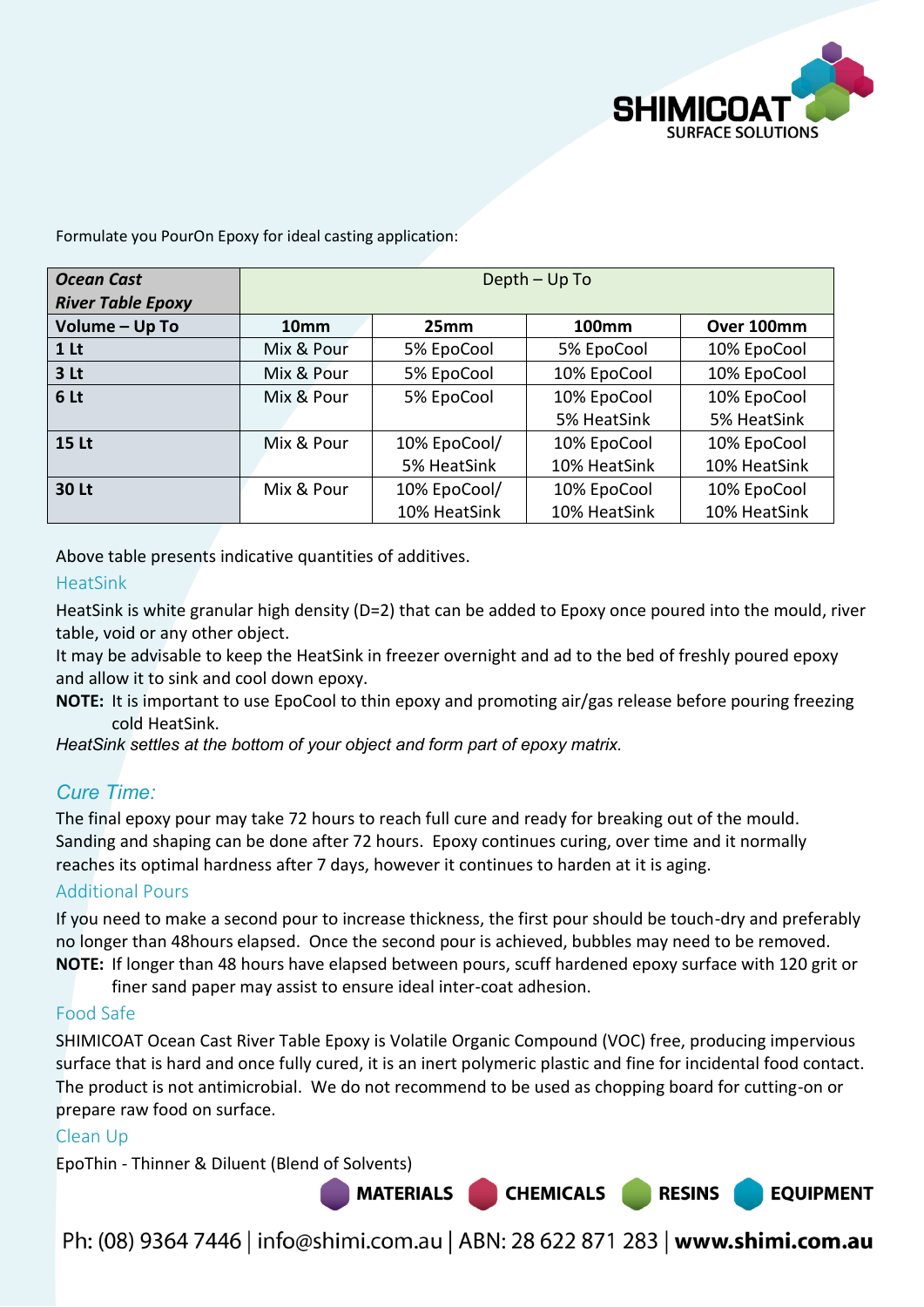

#### **Warranty**

The warranty on this product shall be limited to the replacement of defective unused materials, within one year of purchase. This material is for professional use. Please refer to Safety Date Sheet of the product for adequate ventilation and protection of eyes and skin. The end users shall take their own verification to ensure suitability and safe application the product.

| <b>NO</b> | <b>Area of Risk</b>       | <b>PPE Required</b>                               |  |
|-----------|---------------------------|---------------------------------------------------|--|
| 1         | Respiratory               | Disposable cartridge, Air Line, Half or full Face |  |
| 2         | <b>Eye Protection</b>     | Spectacles, Goggles, Shields or Visors            |  |
| 3         | <b>Hearing Protection</b> | Ear Muffs and Plugs                               |  |
| 4         | <b>Hand Protection</b>    | <b>Gloves and Barrier Creams</b>                  |  |
|           | <b>Foot Protection</b>    | Safety Shoes and Boots                            |  |
| 6         | <b>Head Protection</b>    | Helmets, Caps, Hoods and Hats                     |  |
|           | <b>Skin Protection</b>    | Hats, Protective Creams and Long Sleeve Gloths    |  |

#### Recommended Personal Protective Equipment (PPE)



# Exothermic Reaction of Clear Epoxy - Curing Process

For further information, consult Technical and Material Safety Data Sheet of the product or contact SHIMICOAT Technical Department for further advice.

> MATERIALS CHEMICALS **RESINS EQUIPMENT**